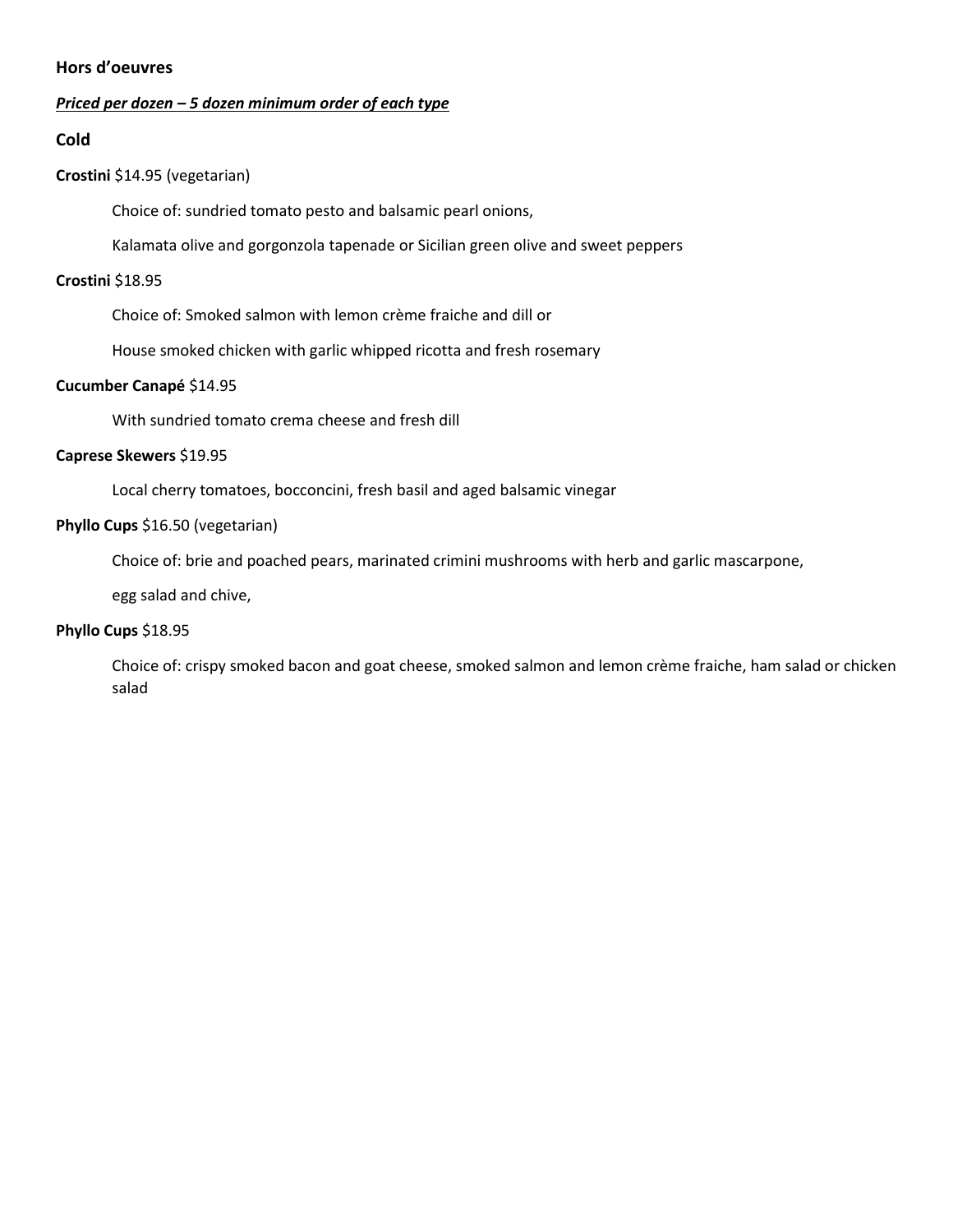# **Hors d'oeuvres**

#### *Priced per dozen – 5 dozen minimum order of each type*

#### **Warm**

#### **Beef Meatballs** \$18.95

Choice of: sweet and sour, chipotle barbecue, Swedish or ginger teriyaki

#### **Fischer Farms Pork Meatballs** \$18.95

apple and smoked provolone with achiote barbecue sauce

#### **Stuffed Baby Portobello Mushrooms** \$17.95

Choice of: apple and smoked provolone, crispy smoked bacon and cream cheese, basil and sundried tomato mascarpone, amablu cheese and charred onions or spinach and artichoke

### **Sesame Pork Pot Stickers** \$19.95

With ginger soy dipping sauce

#### **Vegetable Eggrolls** \$15.50 (3 ounces cut on the bias)

With choice of: teriyaki, sweet and sour or sesame orange ginger sauce (select one)

#### **Fried Ricotta and Pepper jack Ravioli** \$19.95

With basil pomodoro sauce.

#### **Chicken Satay** \$20.95 (boneless bites)

Boneless chicken skewer with choice of Thai peanut, sweet coconut ginger, sweet ginger soy sauce, barbecue, buffalo, sweet and sour or teriyaki sauce (select one)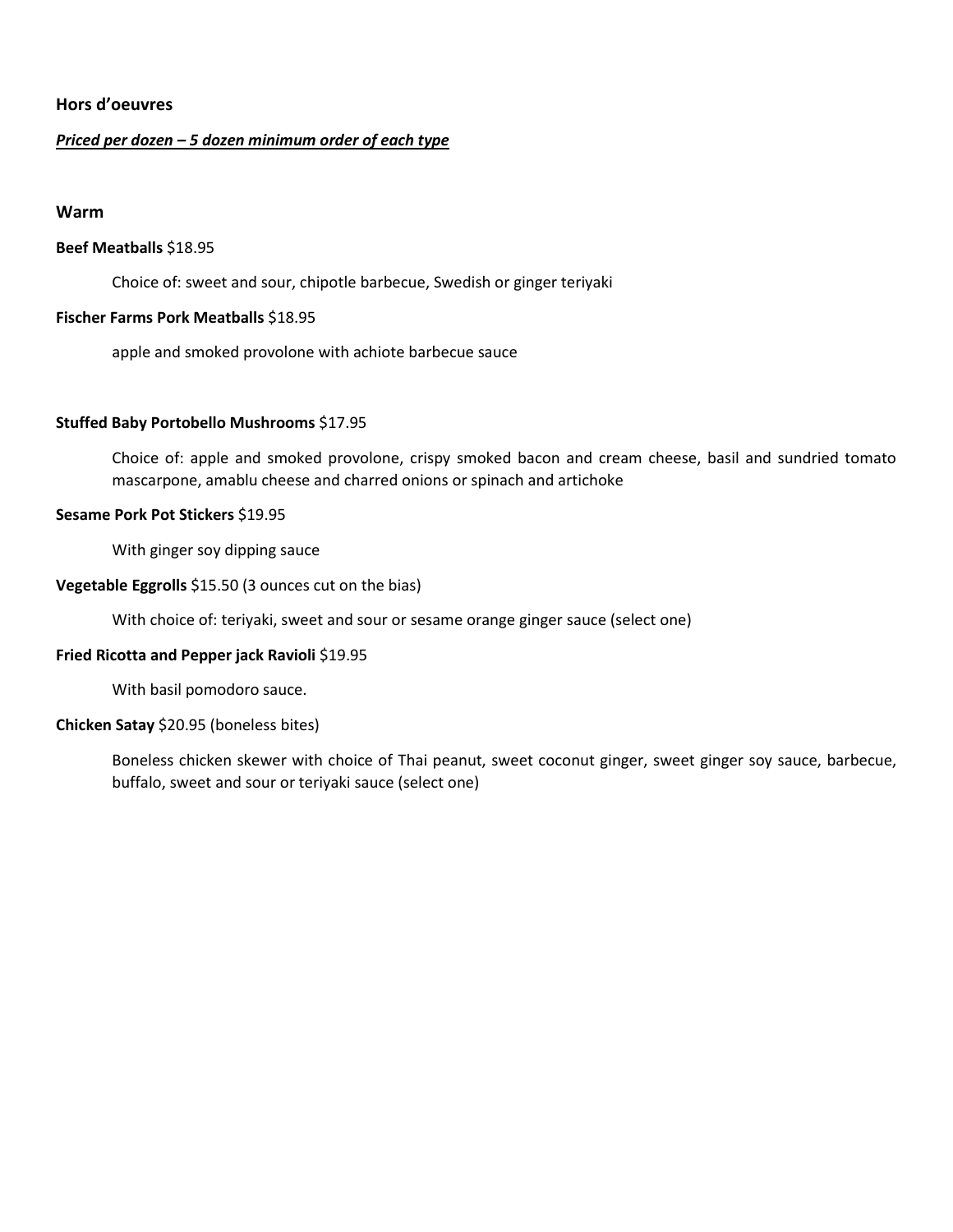# **PRICES SUBJECT TO CHANGE – Pricing confirmed by chef closer to date –**

# **Due to recent volatile global market situations**

### **Entrees**

*Priced per person. All entrees include choice of dressed garden salad or Caesar salad, vegetable, starch, bread and butter, coffee, hot tea and water.*

### **Vegetarian**

**Roasted Vegetable Lasagna** \$19.95 – roasted onions, peppers, summer squash, mushrooms, ricotta cheese, alfredo sauce and mozzarella cheese

**Butternut Squash Ravioli** \$19.95 – with sage truffle cream sauce, pepitos and frico

**Grilled Vegetable Ratatouille** \$19.95 – over tri-color quinoa and herb/garlic mascarpone cheese

**Rosemary Tomato Stewed Chick Peas** \$19.95 – with smoked paprika, farro and pecorino romano cheese

**Seasonal Risotto** \$18.95 – Choice of one variety

spring asparagus with sundried tomatoes

basil and smoked provolone cheese

saffron, cherry tomatoes, haricot verts, parmigiana, basil and mint

roasted butternut squash with sautéed wild mushrooms and pecorino romano cheese

# **Poultry**

**Grilled Airline Chicken Breast Milano** \$21.95 – served with demi glaze and parmigiano cheese

**Chicken Florentine** \$21.95 –chicken breast with fresh spinach, sundried tomatoes and fontina cheese served with wild mushroom sauce

**Garlic Rosemary Grilled Airline Chicken Breast** \$21.95 – with balsamic syrup and roasted tomatoes

Ferndale Market Tenderloin Medallions \$22.95 - with smoked bacon, shallots and porcini mushroom sauce

**Grilled Airline Chicken Tuscany** \$21.95 – marinated and grilled airline chicken breast with fresh herbs, petit diced vegetables, espagnole sauce and parmigiano cheese

**Hickory Smoked Airline Chicken Breast** \$21.95 – with ama bleu cheese, market apples, and sour cherry sauce

**Ferndale Market Roasted Turkey Breast** \$22.95 – served with sage dressing and pan gravy

**Prosciutto Wrapped Chicken Piccata** \$24.95 – with lemon buerre blanc and fried capers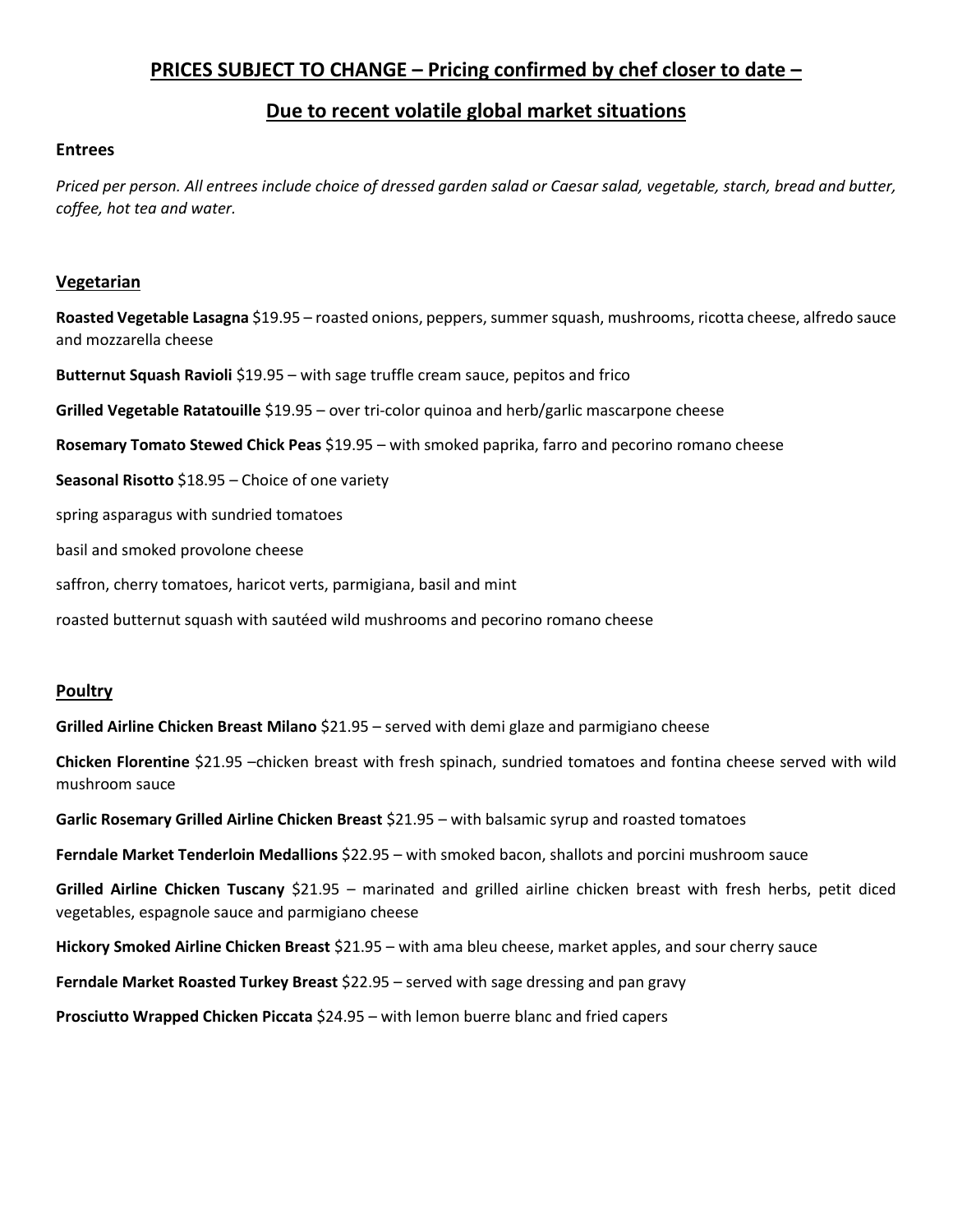#### **Pork**

**House Smoked Dijon Crusted Pork Loin** \$21.95 – with caramelized apples **Brown Sugar Bacon Wrapped Pork Loin** \$22.95 – with salted maple butter sauce **Grilled Pork Tenderloin Medallions** \$24.95 – with sour cherry demi glaze

#### **Beef**

**Smoked Braised Brisket** \$22.95 – with barbecue glaze (Market pricing 3-2022) **Adobo Grilled Flank Steak** \$24.95 – with roasted corn and tomato relish (Market pricing 3-2022) **Grilled Smoked New York Strip Steak** \$32.95 – with chimichurri sauce (Market pricing 3-2022) **Slow Roasted Pot Roast** \$22.95 – with root vegetables and horseradish cream sauce (Market pricing 3-2022) Bacon Wrapped Filet Mignon \$49.95 – with maître d butter (Market pricing 3-2022)

#### **Seafood**

**Pesto Crusted Wild Caught Salmon** \$32.95

**Smoked Honey Butter Tilapia Fillet** \$23.95

**Blackened Catfish** \$22.95 with creole remoulade

**Blackened Mahi Mahi** \$31.95 – with pineapple salsa and guacamole

**Walleye** \$32.95 – with lemon caper aioli. Choice of: crispy parmigiano baked; lemon dill butter broiled; wild rice crusted; or brown butter pan seared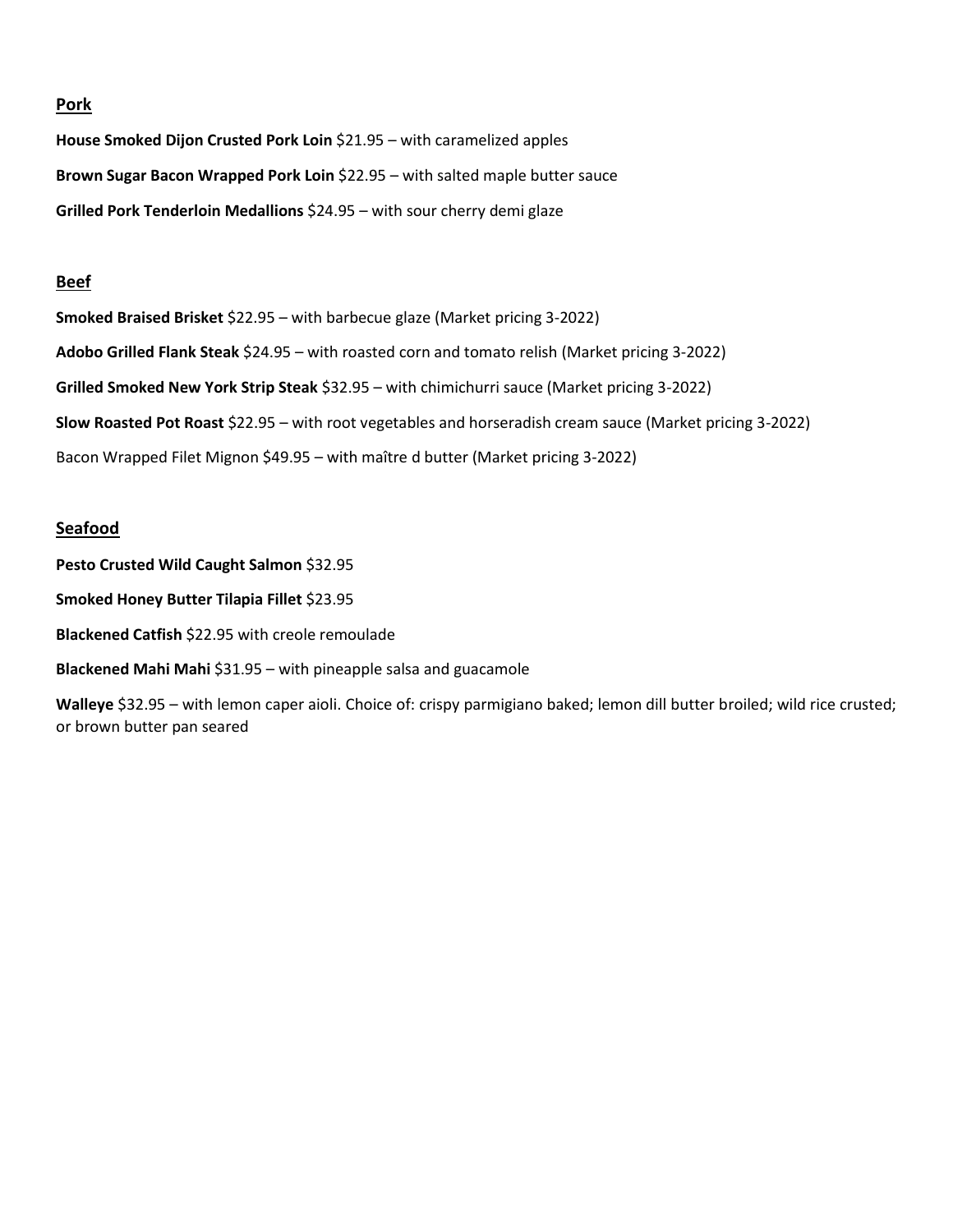# **Buffet Selections – room capacity of 175 people**

#### *Priced per person. Includes coffee, hot tea, and water*

#### **American Picnic** \$20.95

Choice of grass fed beef sloppy joes, all beef kosher dogs or house smoked barbecue pulled pork. Includes kettle chips, baked beans, coleslaw, fresh fruit, onions and pickles

#### **Home-style Comfort Food** \$22.95

Choose (1) protein: Choice of fried chicken, meatloaf, roasted turkey breast with gravy

macaroni and cheese or mashed potatoes, seasonal vegetable, garden salad and dinner rolls

#### **Far East** \$23.95

Choice of Mongolian beef and broccoli, tempura sesame orange chicken or grilled chicken breast teriyaki. Includes mandarin orange salad, vegetable eggrolls, steamed pork pot stickers and brown fried rice

#### **Florence** \$22.95

Choose Entrée (2); grilled Italian sausage, Calabrian style meatballs or chicken breast Italiano with roasted roma tomato sauce

Choose Sauce (1) Bolognese, herb marinara or alfredo sauces

Choose Pasta (1) penne, rotini and rigatoni

Includes Caesar salad, French bread and seasonal vegetable

#### **Taqueria** \$22.95

Choice of achiote grilled chicken or seasoned ground beef. Includes hard and soft shell tacos, pico de gallo, roasted tomato salsa, shredded lettuce, colby jack cheese, cilantro-lime brown rice, seasoned black beans and corn salsa sour cream and tri-colored tortilla chips

#### **Add a Vegetable** \$3.50 per person

Choice of: Roasted summer squash, honey glazed carrots, sriracha butter green beans, garlic milk poached cauliflower, lemon asparagus or steamed broccoli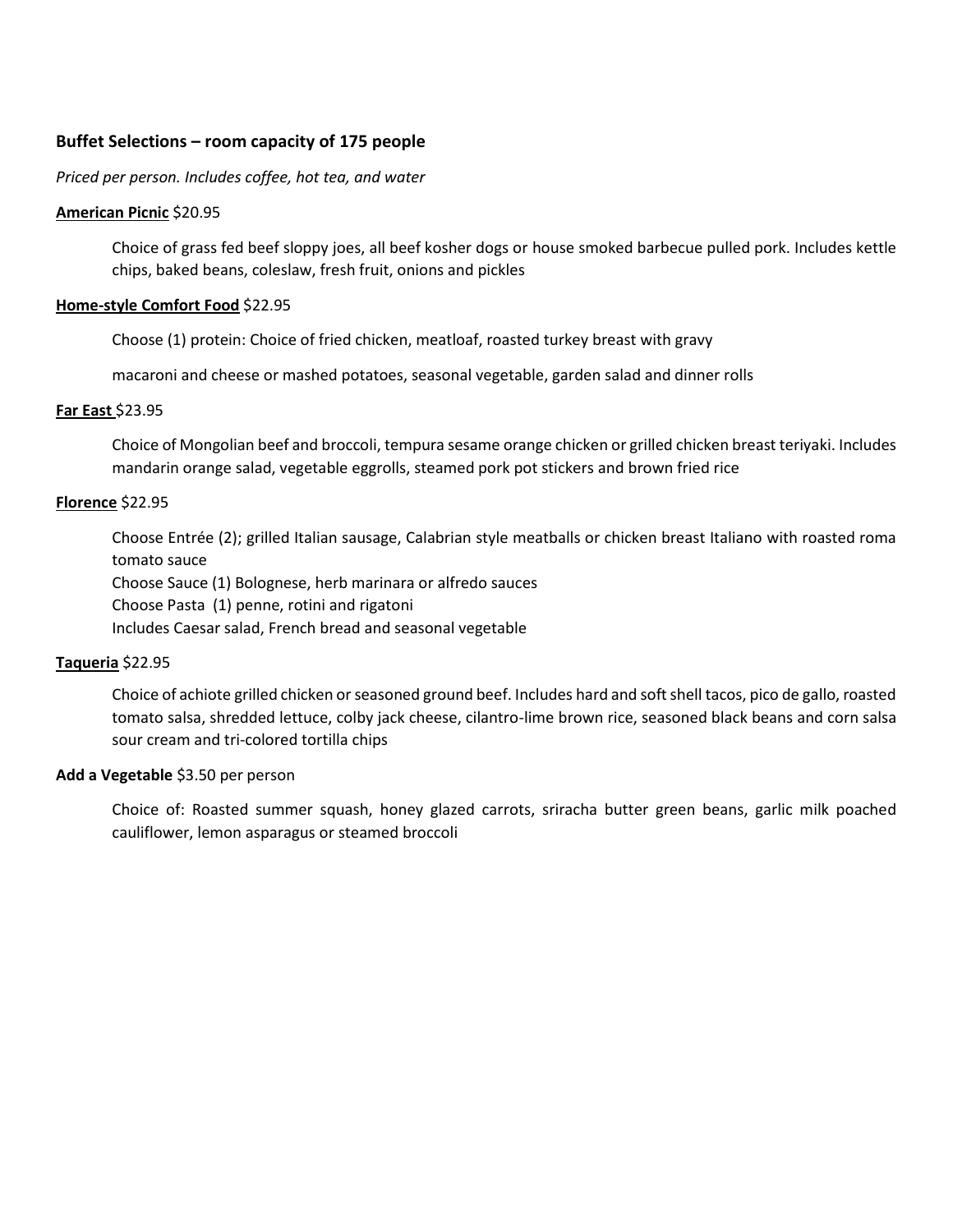# **Desserts**

*Priced per person*

**Traditional** \$5.75 *(Add traditional dessert to an entrée for an additional \$4.50 each)* New York style cheesecake with fresh strawberries Pumpkin cheesecake with spiced vanilla sauce (seasonal) Deep dish Dutch caramel apple pie Carrot cake with caramel sauce Triple chocolate cake with raspberry coulis Chocolate pecan pie Strawberry shortcake Caramel apple crumb cake with cinnamon whipped cream Chocolate cake with salted caramel buttercream

Chocolate strawberry layer cake with chocolate icing

Cupcakes – s'mores, lemon drop, orangesicle, black forest cherry, vanilla, chocolate, marble, peanut butter cup or chocolate mint \$19.95 dz to \$24.95

#### **Premium** \$6.50 *(Add premium dessert to an entrée for an additional \$5.00 each)*

Turtle cheesecake Dulce de leche cheesecake Flourless chocolate torte with almond cream sauce Brownie croissant bread pudding with caramel sauce Trio of chocolate cups: mint chocolate, raspberry cream and lemon curd Trio of tartlets: mint chocolate, raspberry cream and lemon curd French silk pie tart Chocolate fudge cake with whipped Swiss chocolate meringue buttercream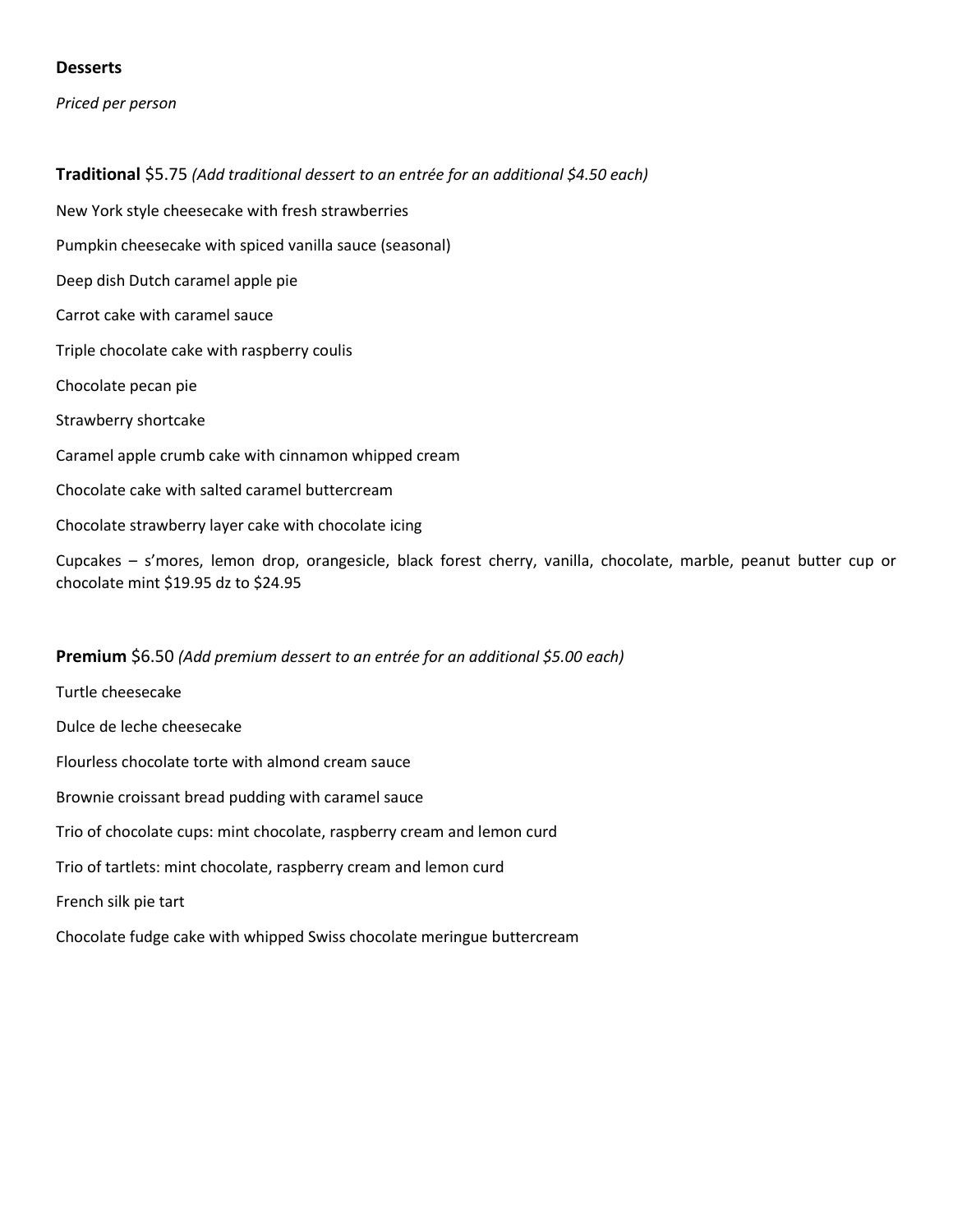# **Full Sheet Cake** (96 servings)

Chocolate Cake \$150.00

Yellow Cake \$150.00

White Cake \$150.00

Marble Cake \$150.00

Carrot Cake \$180.00

Red Velvet Cake \$150.00

# **Half Sheet Cake** (48 servings)

Chocolate Cake \$75.00

Yellow Cake \$75.00

White Cake \$75.00

Marble Cake \$75.00

Carrot Cake \$90.00

Red Velvet Cake \$85.00

# with choice of frosting:

Vanilla buttercream

Almond buttercream

Chocolate buttercream

Cream cheese

# with choice of filling:

Bavarian cream

Raspberry

**Strawberry** 

Cherry

Apple cinnamon